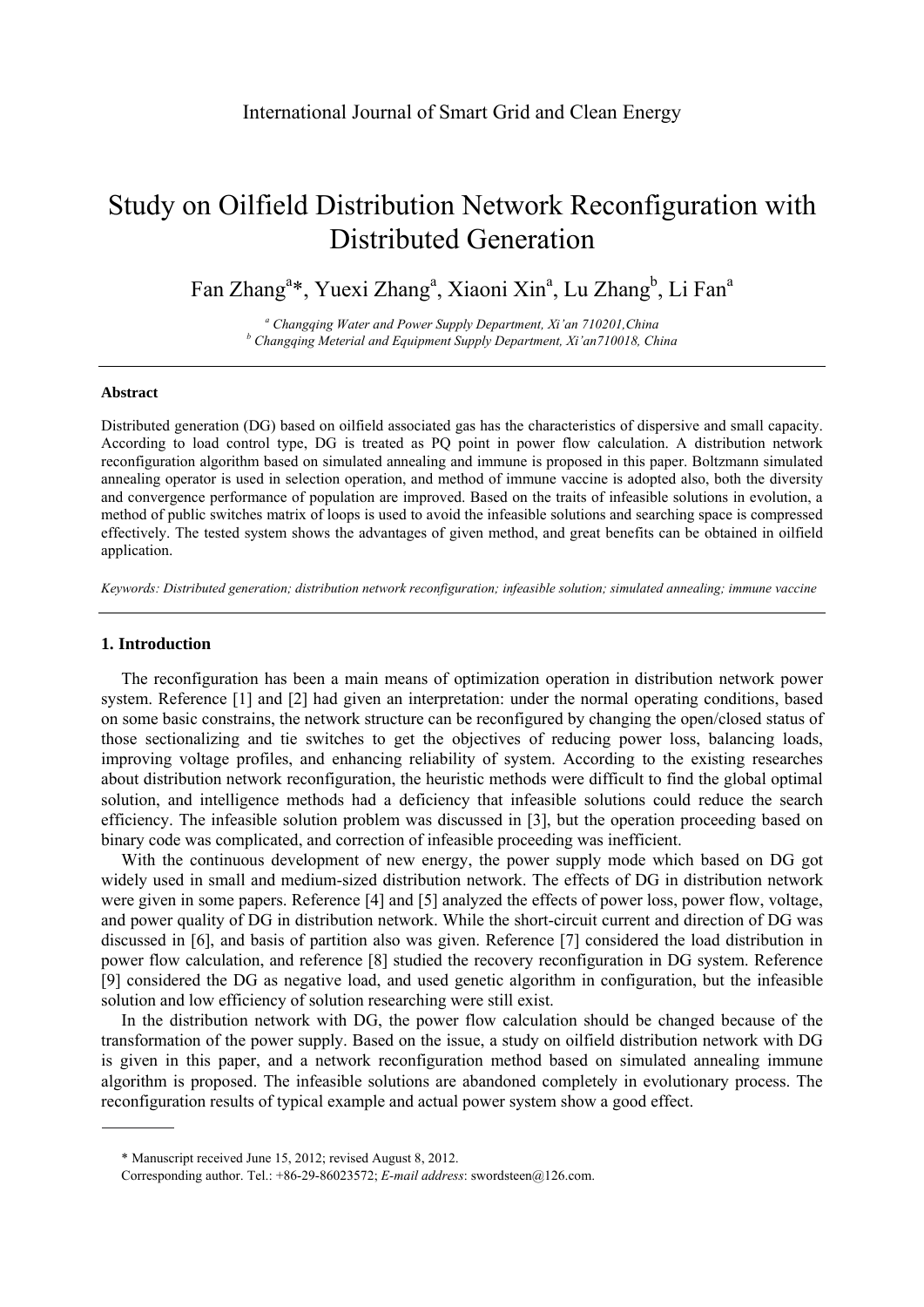#### **2. Characteristics of Oilfield Distribution Network with DG**

# *2.1. Overview of the DG in Changqing oilfield*

Because of the characteristics of oilfield production and the existence of some objective factors, the planning and development of power system must follow with the expansion of production areas. Compared with the urban power system, the internal devices of oilfield power system are widely distributed, and the network lines are generally longer, the load points are extremely fragmented. Furthermore, the operation mainly focuses on the reliability of power supply, and the power loss rate is generally high.

In Changqing oilfield distribution network, because of the unique geographical features and rich crude oil associated gas resources, the network-connected generation units are fairly common. Therefore, how to reduce the power loss while make sure the reliability at the same time, is a primary issue for economic operation of oilfield power system. There are 119 associated gas power stations and 145 generator sets with a total installed capacity of nearly 50000 kW in Changqing oilfield at present. These power stations use micro turbine, mainly because of the small turbines using oil associated gas as the fuel have characteristics of small size, light weight, high efficiency, less pollution, simple operation and maintenance. On the other hand, the DG also brings some problems to the power load distribution, power rate adjustment, and accident disposal, which makes a certain influence on the safe and optimal operation of the oilfield power system.

# *2.2. Disposal of DG node*

Done the connection with the power system, the system structure with DG turns from the distributed network to the network which supply and user side are associated. Reference [10] proposed that the selection of PQ, PV and balance nodes of DG should be considered integratively because of the power flow calculation model of DG is not same with the traditional generator set.

Although the incorporation of DG to the system can change the voltage of system node, reference [5] pointed out that the small and medium-capacity DG involved in the voltage regulator few directly. Then the DG can be seen as a controllable load at the system level. Because of the exploitation of associated gas and crude oil production keep a well pace, the generator output and load power is relatively stable compared with wind solar and other DG systems. The DG based on gas turbine can be simplified with a constant power model and the DG nodes can be seen as negative load points in power flow calculation.

# **3. Reconfiguration Algorithm of Oilfield Distribution Network with DG**

# *3.1. Mathematic model of distribution network reconfiguration*

The loss minimum formulation for reconfiguration problem, generally, can be mathematically expressed as follows:

$$
\min P_{loss} = \sum_{i=1}^{N_b} r_i \frac{P_i^2 + Q_i^2}{V_i^2}, \text{ subject to: } g(x)=0, \ S_i \le S_{i,max}, \ V_{i,min} \le V_i \le V_{i,max}
$$
 (1)

where  $P_{loss}$  is the power loss of system;  $N_b$  is total number of branches;  $r_i$  is resistance of branch *i*;  $P_i$ ,  $Q_i$ represents active and reactive power of branch *i* respectively;  $V_i$  is voltage of the head node of branch *i*;  $g(x)$  represents topology constraints, which ensure radial structure of each candidate topology;  $S_{i_{max}}$  is the maximal capacity of branch *i*;  $V_{i,min}$ ,  $V_{i,max}$  is voltage boundary of branch *i*.

#### *3.2. Encoding*

Consider to the characteristic of closed-loop design and open-loop operation of distribution network, the decimal encoding method based on loops is adopted in this paper, and chromosome size is obtained from the number of tie switches. Meanwhile, a taboo rule is also given: the switches that exist in none loops should be closed, otherwise a supply island could be formed.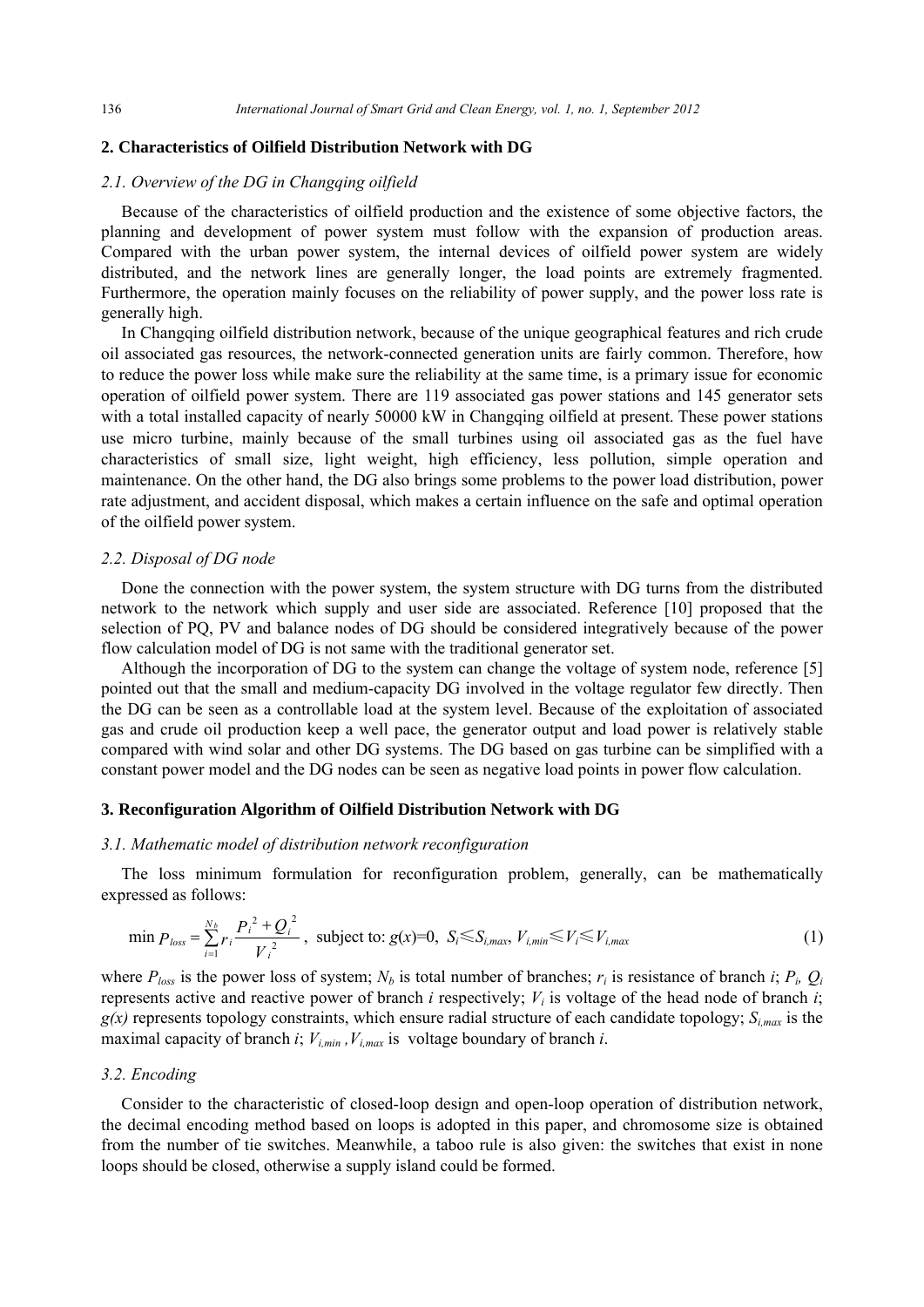#### *3.3. Improved disposal of solution*

In [11], the problem of infeasible solutions was discussed in detail, but the identification method proposed was miscellaneous. An improved disposing method of solutions is used here to make sure the solutions are feasible, its main idea is storing public switches in advance, and the matrix of public switches between loops can be expressed as follows:

$$
\mathbf{S} = \begin{bmatrix} 1 & \vec{S}_{12} & \cdots & \vec{S}_{1l} \\ 0 & 1 & \cdots & \vec{S}_{2l} \\ \vdots & \vdots & \vdots & \vdots \\ 0 & 0 & \cdots & 1 \end{bmatrix} \tag{2}
$$

where **S** is an upper triangular matrix,  $\vec{S}_{12} = \{k_1, k_2 \cdots\}$ ,  $\vec{S}_{12}$  shows the public switches between loop 1 an loop 2.



Fig. 1. IEEE 33-bus system

The elaborate disposing method of individual can be explained as follows: Start from the first gene of the chromosome individual, choose switch  $k_1$  which belongs to loop 1 and make it open. Then choose the switch  $k_i$  of loop 2, if both  $k_1$  and  $k_i$  are the public switches between loop 1 and loop 2, it means that the public switches are opened twice. And then the switch of gene 2 should chosen in the range of switches expect the public switches between loop 1 and loop 2. The same strategy can be adopted on the other genes of the individual.The **S** of IEEE 33-bus system which expressed in Fig. 1 can be showed as follows:

|  | $\mathbf{S} = \begin{bmatrix} 1 & 0 & \vec{S}_{13} & \vec{S}_{14} & \vec{S}_{15} \\ 0 & 1 & \vec{S}_{23} & \vec{S}_{24} & 0 \\ 0 & 0 & 1 & \vec{S}_{34} & 0 \\ 0 & 0 & 0 & 1 & \vec{S}_{45} \\ 0 & 0 & 0 & 0 & 1 \end{bmatrix}$ |  |
|--|---------------------------------------------------------------------------------------------------------------------------------------------------------------------------------------------------------------------------------|--|
|  |                                                                                                                                                                                                                                 |  |
|  |                                                                                                                                                                                                                                 |  |
|  |                                                                                                                                                                                                                                 |  |

where  $\vec{S}_{13} = \{33\}$ ,  $\vec{S}_{14} = \{6, 7\}$ ,  $\vec{S}_{15} = \{3, 4, 5\}$ ,  $\vec{S}_{23} = \{9, 10, 11\}$ ,  $\vec{S}_{24} = \{34\}$ ,  $\vec{S}_{34} = \{8\}$ ,  $\vec{S}_{45} = \{25, 26, 27, 28\}$ .

The creation of individuals can be expressed as follows: 1) Select the switch 4 randomly in the switch group (2, 3, 4, 5, 6, 7, 33, 21, 20, 19, 18) of loop 1. 2) Select the switch 10 randomly in the switch group (9, 10, 11, 12, 13, 14, 34) of loop 2, the taboo rule does not implied here because  $\vec{S}_{12}$  is empty. 3) As to the loop 3, search the third column. Because it has public switches with loop 1 and 2, then search the switch 8 randomly while exclude the choices of switch 9, 10, and 11. 4) Search the forth column, loop 4 has public switches with loop 1, 2 and 3. Then taboo out the choice of switch 8 and select switch 28 randomly from switch group (6, 7, 8, 34, 15, 16, 17, 36, 32, 31, 30, 29, 28, 27, 26, 25) of loop 4. 5) Loop 5 has public switches with loop 1 and 4, and the switch 4 of loop 1 which exists in  $\vec{S}_{15}$  has been selected, while switch 28 of loop 4 which exists in  $\vec{S}_{45}$  has been selected. So the selection of switch in loop 5 should exclude the same switch of  $\overline{S}_{15}$  and  $\overline{S}_{45}$ , then choose to open switch 24 randomly. 6) After the operation, a feasible solution can be obtained, and the open switch group is (4, 10, 8, 28, 24).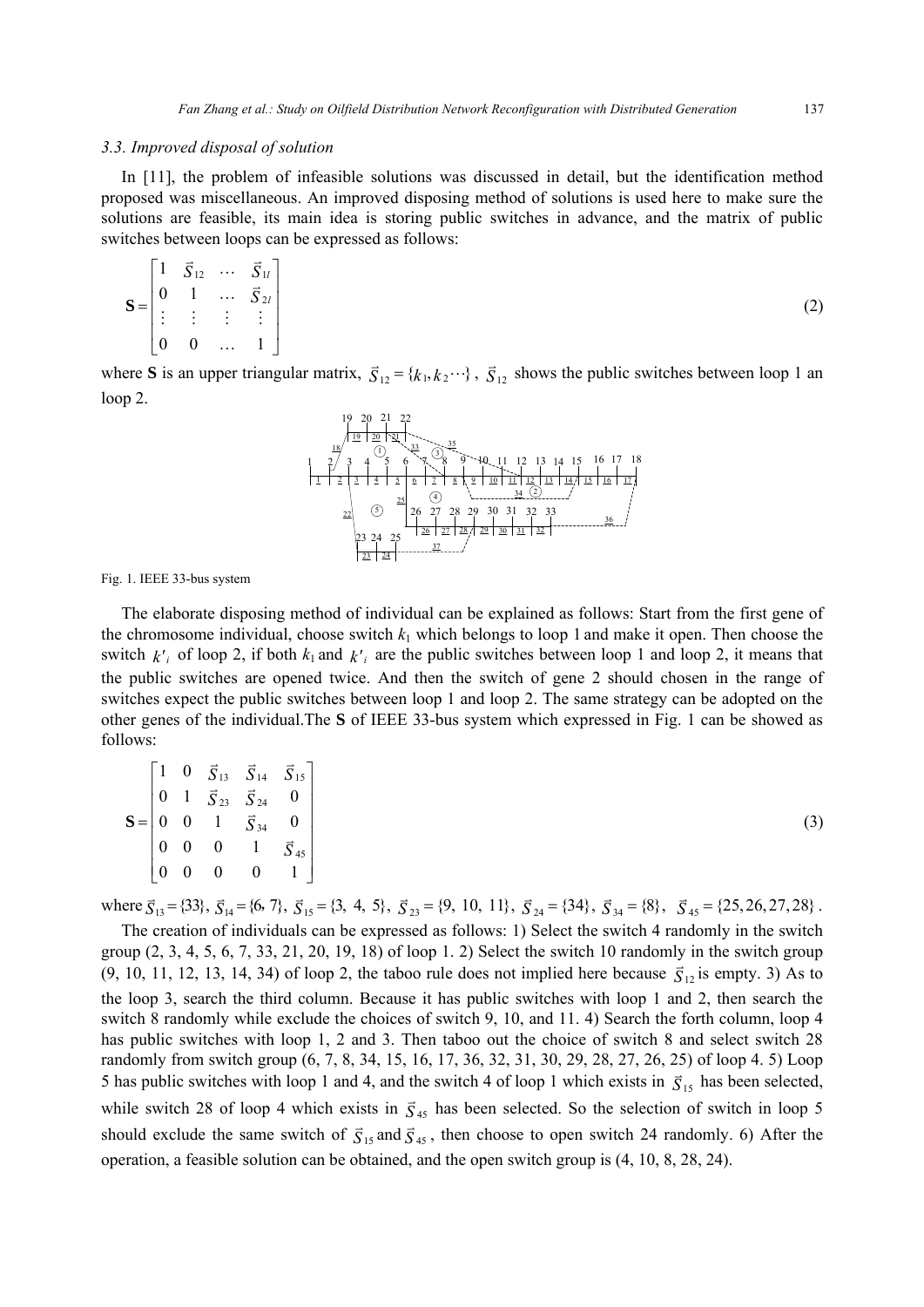Through the discrimination method, all the solutions will be feasible. Meanwhile, in the evolution of population, the method is useful while gene of individual changes.

# **4. Optimization Based on Simulated Annealing Immune Algorithm**

#### *4.1. Selection*

The method of selection is an important process of evolution all the time. The common method such as roulette selection, while just based on the fitness of individual, usually results in local optimum. In this paper, Boltzmann simulated annealing operator is used to select new solutions. Its advantage is that some inferior solutions can also be chosen to join into evolution, and diversity of population is remained preferably. According to reference [12], initial temperature can be confirmed by the relative performance between fitness function and original population. The expression of initial temperature can be showed as follows:

$$
t_0 = \frac{(f_{i_{\min}} - f_{j_{\max}})}{\ln(f_{i_{\min}} / f_{j_{\max}})}
$$
(5)

where  $f_{imin}$ ,  $f_{jmax}$  represents the minimal and maximal fitness in initial population respectively. The initial temperature considers relative performance of population and bad infection of evolution is avoided promptly. And annealing temperature can be showed by (6):

$$
t_{k+1} = \alpha t_k, \quad k \ge 0, \quad 0 < \alpha < 1 \tag{6}
$$

where  $\alpha$  is a proportion factor, and a large  $\alpha$  means that temperature descends much slowly. After the determination of temperature, Boltzmann annealing operator in [13] can be used to calculate the select probability, which has the expression in (7).

$$
p_{i} = \frac{\exp\left\{-\frac{f(i) - \overline{f}}{t_{k}}\right\}}{\sum_{j=1}^{N} \exp\left\{-\frac{f(i) - \overline{f}}{t_{k}}\right\}}
$$
(7)

where  $\overline{f}$  is the average fitness of the population, according to (7), the select probability of individuals relates the integral performance of the population. Then some bad solutions can be taken to next population and get evolution, so local optimum is avoided effectively.

# *4.2. Vaccine and inoculation*

The vaccine of immune algorithm is an estimation of optimal individual gene which obtained by the prior knowledge of evolution. Reference [11] points that the distribution network reconfiguration differs from other problems, such as Travelling Salesman Problem (TSP), its prior knowledge is difficult to acquire. In [11], the vaccine extraction method does not consider all genes, because some information of global solution still exists in the different genes between the best individuals. In this paper, a refined vaccine extraction method is proposed. A matrix **B** is defined, its size is 2×*l,* while *l* is the size of individual. Matrix **B** is composed by historic and present optimal individuals, which expressed by (8).

$$
\mathbf{B} = \begin{bmatrix} H_1 & H_2 & \cdots & H_{l-1} & H_l \\ P_1 & P_2 & \cdots & P_{l-1} & P_l \end{bmatrix}
$$
 (8)

After the operation of simulated annealing, choose some individuals of the population, compare with inoculation probability  $V_p$  and the random number  $\lambda$  which created by random function. If  $\lambda > V_p$ , the inoculation operation is executed, otherwise, inoculation is avoided. The idea of inoculation is that choose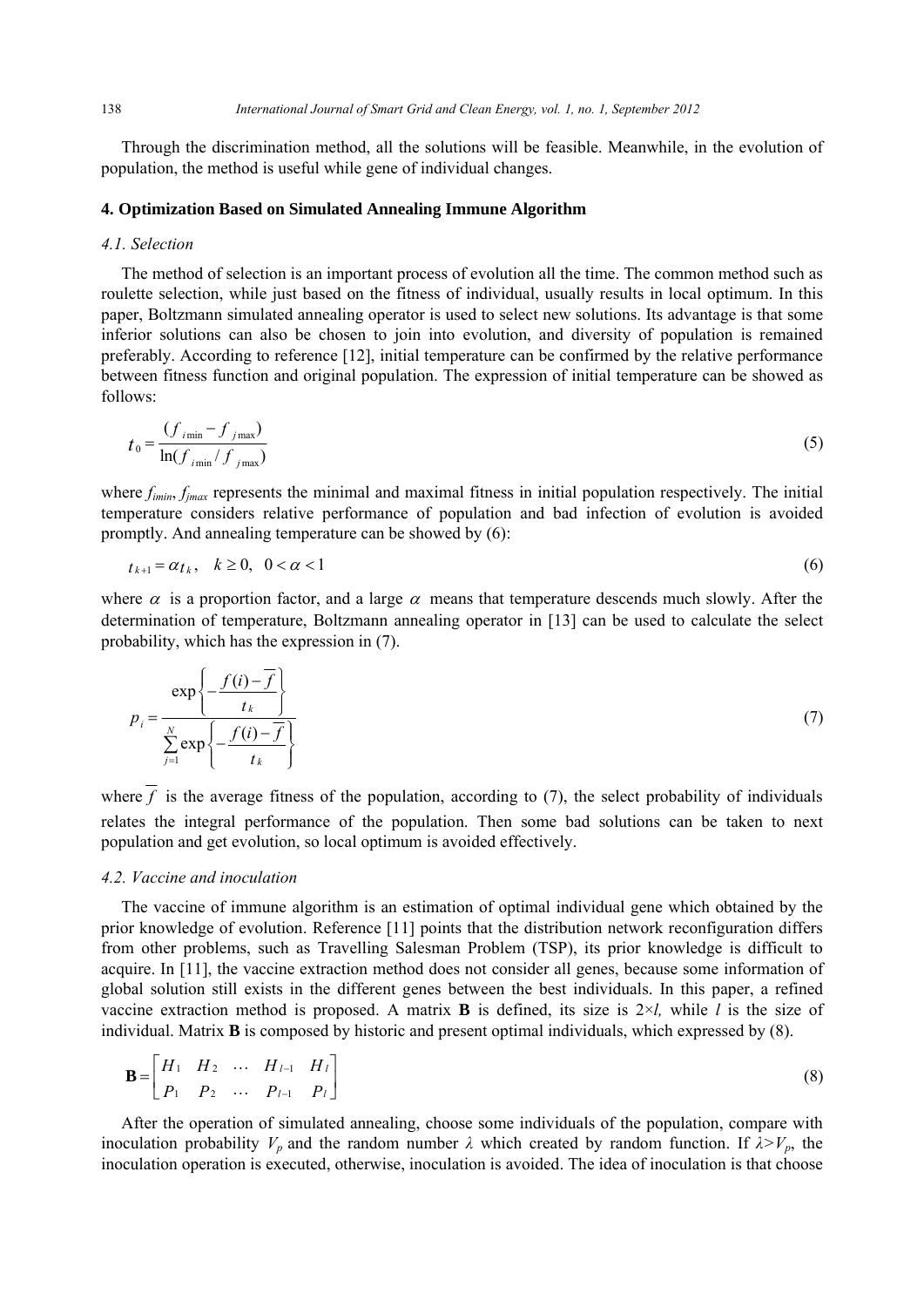a column *j* of **B**, then compared the gene *j* of  $H_j$  with  $P_j$ , if get a same result, the inoculation is canceled, otherwise replace the gene in same order with gene *j*. After the inoculation, calculate the fitness of new individual. If the fitness descends, it indicates that inoculation is degenerate and should be canceled. Otherwise, inoculation is effective and the new individual gets the permission to next generation.

# *4.3. Hyper-mutation and immune supplement*

In the population, find the individual *i* which has a middle fitness. Then compared with individual *j*, choose one gene of individual *j* and execute the mutation operation if the value of  $f(i)$  less than or equal to *f(i)*, otherwise choose two genes and execute mutation operation. The variant individuals and forgoing population compose a new population which has a number of 2*N*. Along with the evolution, abound metabolisms exist in immune cells. On the foundation of alternation of cells, new individuals which created randomly are used to replace the individuals with bad performance. The amount of replacing is according to the size of population. Through the supplement, the diversity can be kept in evolution.

# **5. Test results**

In this paper, the proposed algorithm is tested on IEEE 33 bus system which given in [9], the parameters of DG is showed in Table 1.

Table.1. Data of DG in reference [9]

| Num | Installation node | Active and reactive power |
|-----|-------------------|---------------------------|
|     |                   | $-51 - j31.61$            |
|     |                   | $-90 - i43.59$            |
|     | 25                | $-180 - 187.18$           |
|     | 30                | $-200 - j150$             |

The size of chromosome is set as 5 based on the encoding method of previous segments in this paper, and some parameters are chosen as follows: size of population equals 30, maximum generations is given the number of 60.  $\alpha$  and the number of vaccine supplement is assigned value of 0.9, 5 respectively. The vaccine inoculation number is set as 6. In order to compare the effectiveness of the proposed algorithm, the genetic algorithm with infeasible solution disposal is tested in the example, and the crossover rate and mutation rate of genetic operation is set as 0.9, 0.2 respectively. The comparison of random results showed in Fig. 2.

Both algorithms can obtain the optimal solution, the opened switches group of optimal reconfiguration structure is (7, 14, 9, 32, 28), and the minimal power loss is 96.56 kW. The optimal network result is same as the results in [9], and the power loss difference is caused by the flow calculation.



Fig. 2. Results of genetic algorithm and proposed algorithm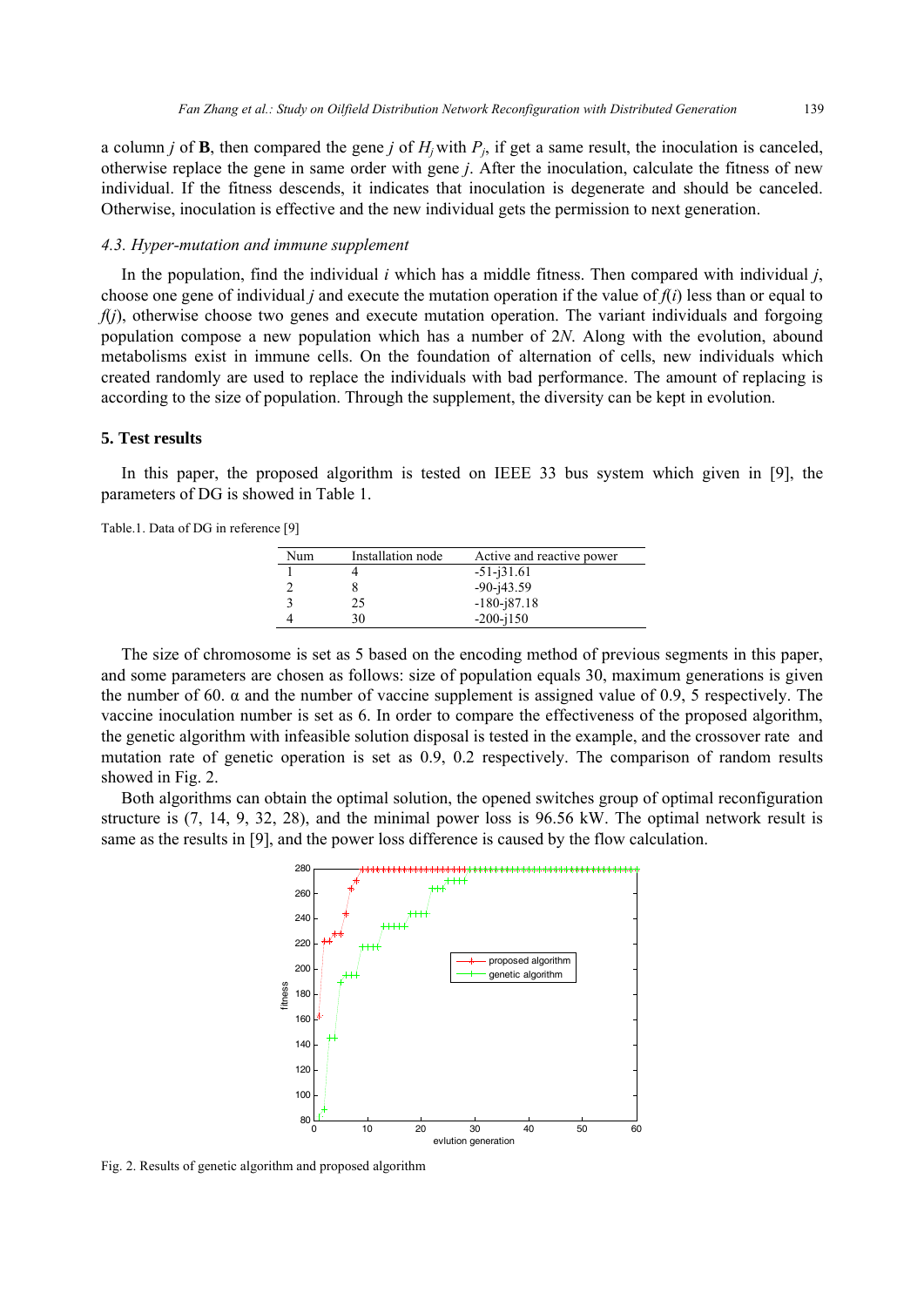Fig. 2 shows that the evolution generation is 9 to get the optimal result by using proposed algorithm while genetic algorithm needs 29. The searching speed of proposed method is much faster than the genetic algorithm because of the selection operator can avoid the singleness of evolutionary population, and the vaccine inoculation, mutation, and supplement can reserve the best gene of individuals, therefore the global optimal result can be searched quickly.

The practical calculation example is a 10 kV system of Xinhe substation in Ansai oilfield of Changqing. The system includes 8 distribution lines with overall load power of 8000 kW. The simplified structure is showed in Fig. 3, there are 29 load points, 28 line switches, 5 loop switches and 7 DG sets. Table 2 gives the data of load points and Table 3 shows the data of DG.

The rated voltage of system is 10 kV and power factor of generator is 0.75. The operator parameters of the proposed algorithm are same with the test example, the reconfiguration result showed in Table 4.

Compared with the reconfiguration without DG, the power loss of reconfiguration with DG can get a significantly reduction, but the voltage quality gets a slight decrease because of the non-optimal installation location and capacity of DG, and the lowest node voltage drops from 0.9267 to 0.9257. Reference [5] discussed the voltage support of DG in detail, so it does not elaborated in this paper. Furthermore, the DG which studied in this paper is assumed that has been built and the planning of DG is not considered.



|  |  |  |  |  | Fig. 3. 10kV diagram of Xinghe substation |
|--|--|--|--|--|-------------------------------------------|
|--|--|--|--|--|-------------------------------------------|

Table.2 Active and reactive power of load nodes

| Node | P(kW)    | O(kvar)  | Node | P(kW) | O(kvar) | Node | P(kW) | Q(kvar) | Node | P(kW) | O(kvar)      |
|------|----------|----------|------|-------|---------|------|-------|---------|------|-------|--------------|
| 1-3  |          |          | 10   | 559   | 347     | 17   | 503   | 312     | 24   | 417   | 258          |
| 4    | 672      | 417      | 11   | 703   | 436     | 18   | 222   | 137     | 25   | 0     | $\mathbf{0}$ |
|      | 159      | 99       | 12   | 163   | 101     | 19   | 0     | 0       | 26   | 65    | 40           |
| 6    | 459      | 285      | 13   | 1518  | 941     | 20   | 64    | 40      | 27   | 50    | 31           |
|      | 842      | 522      | 14   | 50    | 31      | 21   | 264   | 163     | 28   | 213   | 132          |
| 8    | $^{(1)}$ | $\theta$ | 15   | 506   | 313     | 22   | 19    | 12      | 29   | 286   | 177          |
| Q    | 199      | 124      | 16   | 62    | 39      | 23   | 64    | 40      |      |       |              |

Table.3. Data of DG in Xinghe 10kV system

| Num | Installation node | installed capacity(kW) |
|-----|-------------------|------------------------|
|     |                   | 800                    |
| 2   | 13                | 900                    |
| 3   | 15                | 400                    |
| 4   | 16                | 200                    |
| 5   | 19                | 125                    |
| 6   | 22                | 100                    |
|     | 23                | 300                    |